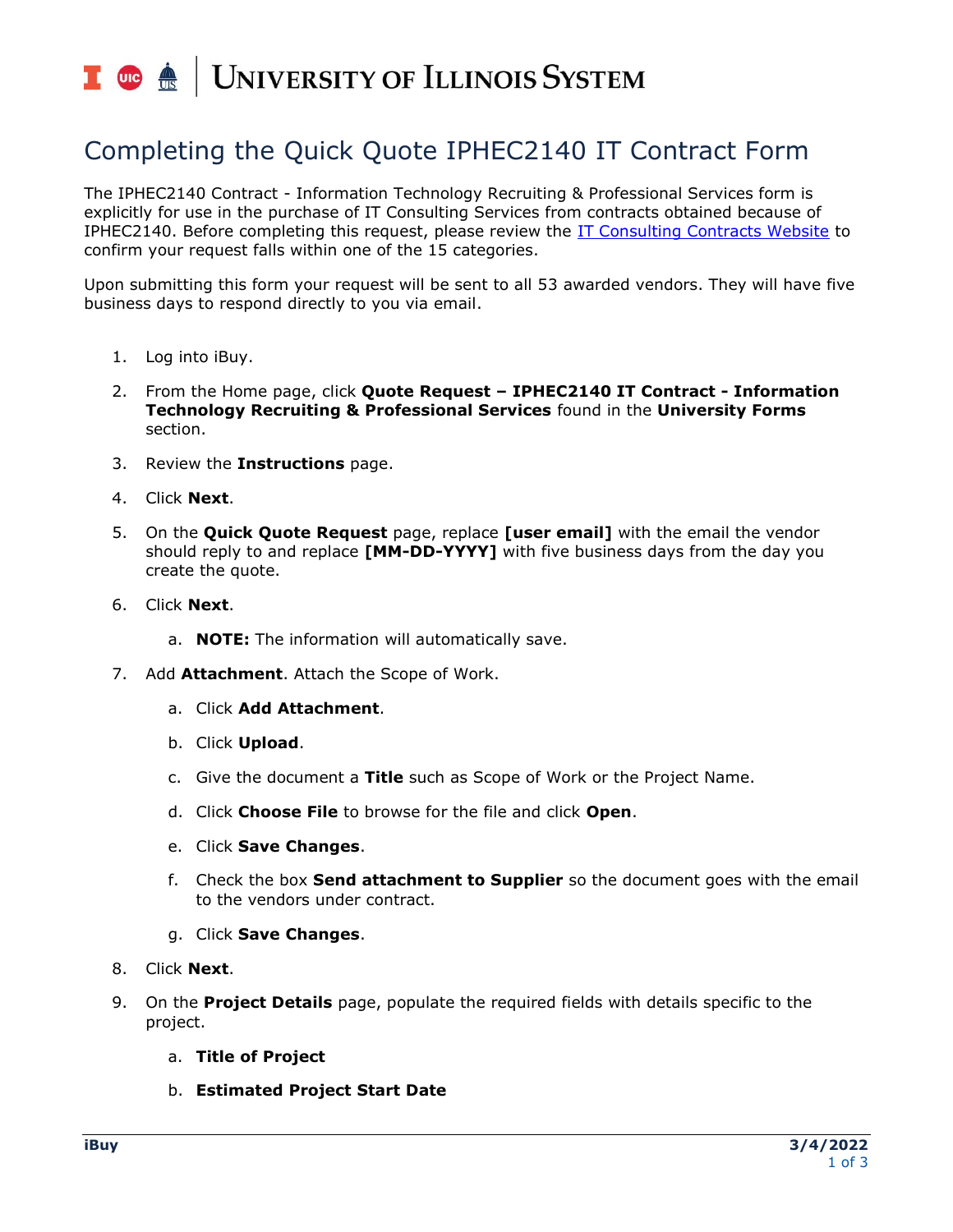#### **UNIVERSITY OF ILLINOIS SYSTEM**  $\blacksquare$  ore  $\spadesuit$

#### c. **Estimated Project End Date**

- d. **Need Vendor Quote by Date** This date should match the date you provided on the Quick Quote tab. The date should be five business days from the day you send the quote request.
- e. **Category Name** Select one of the 15 categories pertaining to the quote request. Details can be found on IT Consulting Contracts Website.
- f. **Note to Supplier** Any additional details that need to be sent to the vendors should be provided here. Up to 2000 characters.
- 10. Click **Next**.
- 11. Click **Next** on the **Service Line Items** page. This page will be used later when the vendors reply. No action needed when creating a quote request.
- 12. **Suppliers** page: This page lists all 53 vendors under contract for IPHEC4120. All vendors on this list will receive the email and opportunity to quote for the project.
- 13. Click **Next**.
- 14. Click **Submit** if you are ready to email the vendors. You may go back through the form to make changes by clicking the tabs on the left side of the form. Remember to click **save** on the page you make a change.
- 15. Confirm popup box. Click **Yes** if you are ready to submit and send the quote to the vendors.

### How to Search for Submitted Quick Quotes

- 1. If the Form Number is known, type the number in the quick search box at the top of the iBuy page.
- 2. From the left navigation of iBuy, click **Orders** > **My Orders** > **My Procurement Requests or Orders** > **Search** > **Procurement Requests**.
	- a. **NOTE:** You can add filters to narrow down the search results.

# How to Enter Quote Details from the Vendors

Once the 5-day quoting deadline has passed and vendors have responded, it is recommended to enter at least the top 3 quotes on the original Quick Quote form. **The 5-day quoting period is the minimum requirement. Any requisition submitted that identifies a quoting period less than 5-days may be returned by Purchasing.** Refer to *How to Search for Submitted Quick Ouote* above.

- 1. Within the Quick Quote, click **Enter Quotes**.
- 2. There is an entry for each vendor, called **Service Line Items**.